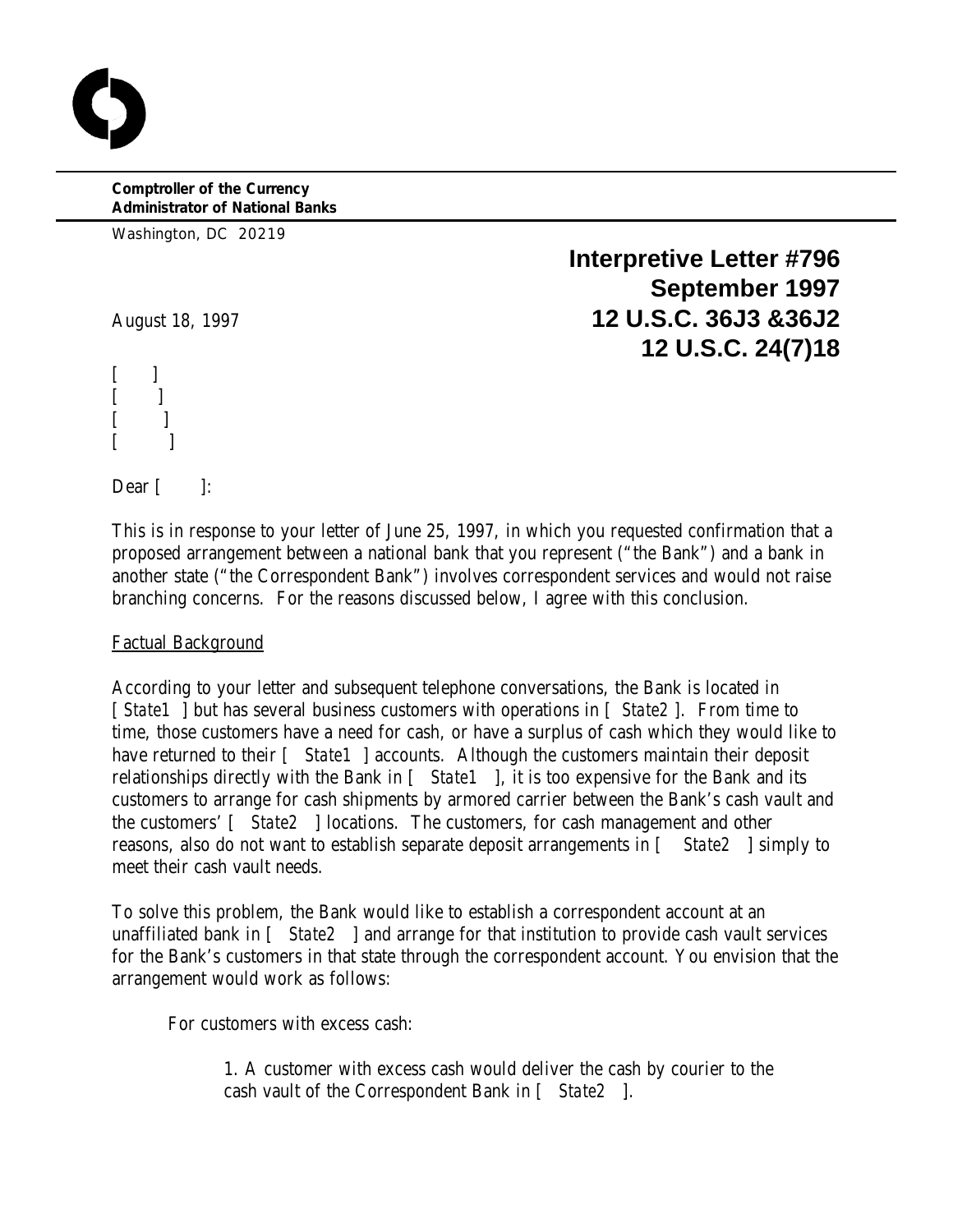2. The customer would use the Bank's touch-tone banking system to report the transaction to the Bank.

3. The deposit would be provisionally credited by the Bank at that time, subject to verification that funds have been credited to the Bank's correspondent account at the Correspondent Bank.

4. The Correspondent Bank would process and verify the cash deposit, credit the Bank's correspondent account, and notify the Bank of any exceptions.

For customers in need of cash:

1. The customer would notify the Bank (usually electronically) of its need for cash.

2. Upon its receipt of the notice, the Bank would notify the Correspondent Bank to charge the Bank's correspondent account, prepare the cash for pickup, and make the cash available to a courier for delivery to the customer.

3. The Bank would charge the customer's account in [ *State1* ] for the amount delivered to the courier.

4. The withdrawal would be considered to be made at that time, subject to verification that the Bank's correspondent account at the Correspondent Bank has been debited.

In each side of this arrangement, the courier would be a "third-party messenger service," as that term is used in the OCC's Interpretive Ruling § 7.1012, 12 C.F.R. § 7.1012. All couriers would be hired directly by customers to act as their agents, although the Bank may reimburse customers for the costs of the messenger service. Customers would bear the risk of loss in transit.

You noted that, although it would be possible to wire funds between the Bank and the Correspondent Bank instead of crediting or charging the Bank's correspondent account at the Correspondent Bank, this would result in significantly higher costs, would be much more complex, and would be prone to error. You believe that banks often enter into agreements with larger institutions to provide cash vault services, and this arrangement should not cause the Correspondent Bank to be a branch of the Bank. However, since you did not discover any OCC interpretations directly on point, you have requested our views.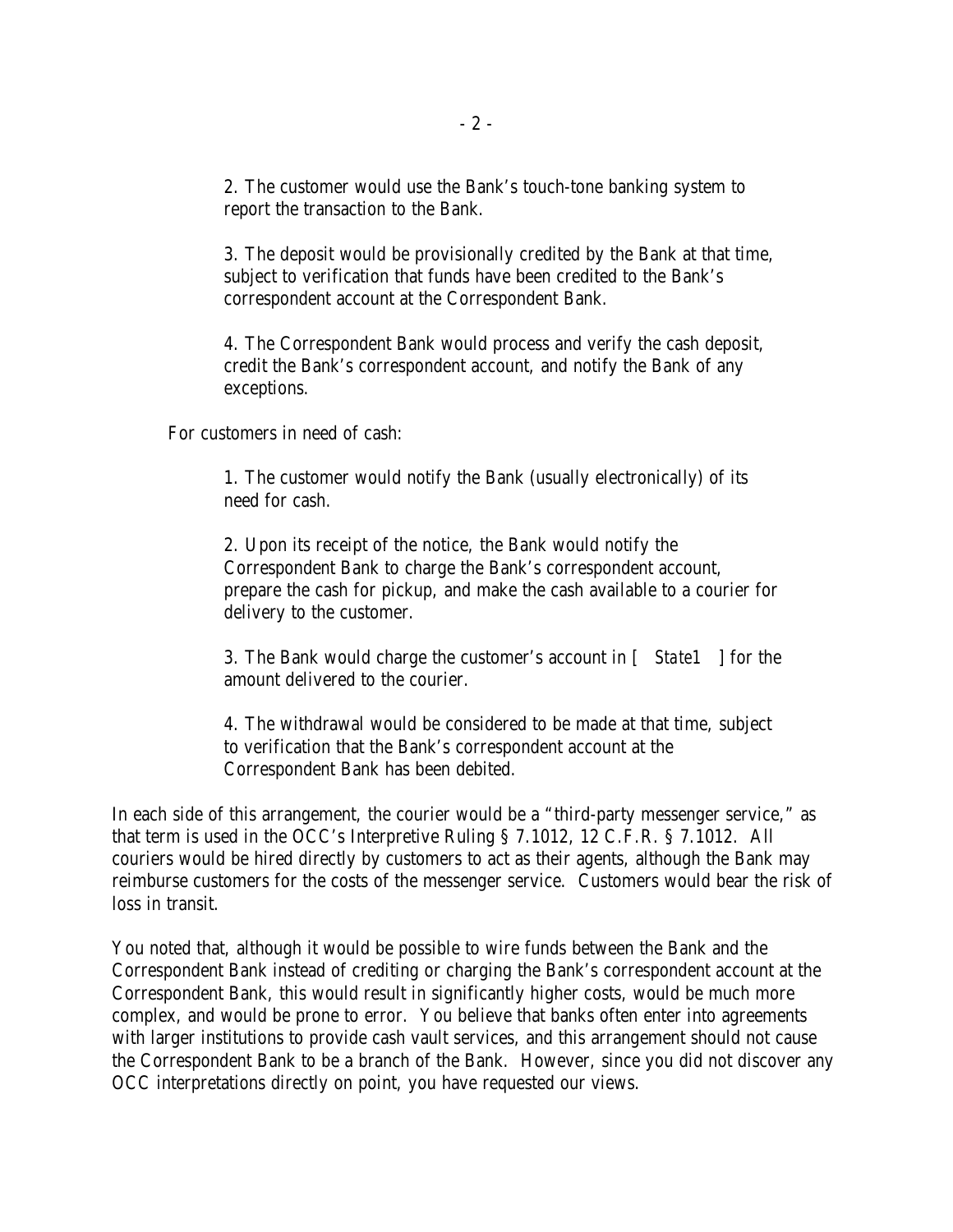## Legal Analysis

For a banking facility to be a "branch" within the meaning of 12 U.S.C. § 36, three requirements must be satisfied:

1. The facility must perform at least one of the core banking functions of receiving deposits, paying checks, or lending money, listed in 12 U.S.C. § 36.

2. The facility must be "established," *i.e.,* owned or rented, by the bank.

3. The convenience of the location of the office or facility to the public must give the bank a competitive advantage in obtaining customers.

If any of these factors is lacking, the facility is not a branch. *See generally*, Interpretive Letter No. 634, [1993-1994 Transfer Binder] Fed. Banking L. Rep. (CCH) ¶ 83,518 (July 23, 1993), and cases cited therein. I find that the Correspondent Bank will not be a branch of the Bank because, even though deposits may arguably be received there,<sup>1</sup> the other two requirements will not be satisfied.

The Correspondent Bank will be an independent institution not owned by or affiliated with the Bank. Although the Correspondent Bank will be compensated by the Bank for its services, the mere payment of fees or charges for the use of a facility by a bank's customers does not make the facility one that is "rented" for purposes of branching. *Independent Bankers Association of New York v. Marine Midland Bank*, 757 F.2d 453, 463 (2d Cir. 1985), *cert. denied,* 476 U.S. 1186 (1986). Since it will be neither owned nor rented, the Correspondent Bank will not be "established" by the Bank.

The Correspondent Bank's location will not provide the Bank with a competitive advantage because the Bank will not be competing for customers at the Correspondent Bank's location. This service will be offered only to existing customers of the Bank, and the Correspondent Bank will not open new accounts for the Bank or engage in any other activity designed to attract new business for the Bank.

<sup>&</sup>lt;sup>1</sup> It appears that the Bank will consider deposits to be made at the time it credits customers' accounts on its books. The courts have held that, while banks and their depositors are free to contractually agree on any terms they choose for the handling of deposits, a deposit is deemed to be "received" for branching purposes when a customer delivers a sum of money to a bank-established facility for credit to his or her account. *First Nat'l Bank in Plant City v. Dickinson*, 396 U.S. 122, 136-37 (1969); *Independent Bankers Ass'n of America v. Smith*, 534 F.2d 921, 940 (D.C. Cir.), *cert. denied,* 429 U.S. 862 (1976). Presumably the same rule would apply to non-established facilities, therefore it could be argued that deposits will be received by the Bank for purposes of 12 U.S.C. § 36 either when they are received by the Correspondent Bank, or at the time the Bank's correspondent account is credited.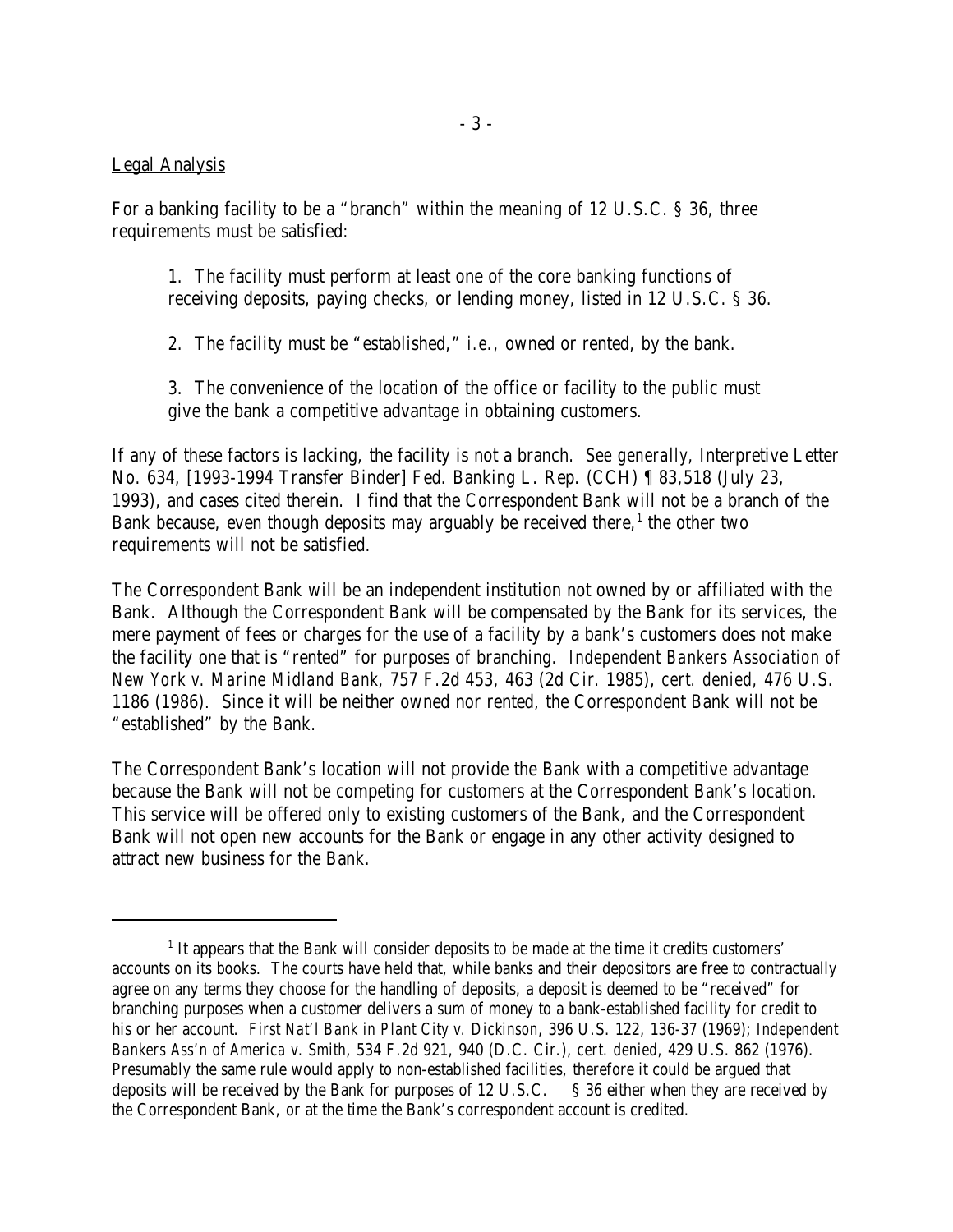Moreover, an indispensable aspect of the competitive advantage test is public access, because if customers do not make use of a banking facility in person, its location is irrelevant and provides no competitive advantage. Interpretive Letter No. 634, *supra*. At this time, the specific facility to be used is undetermined. However, you note that it will be whatever the Correspondent Bank uses as its main cash vault, which normally is either a bank's main office or a nonpublic facility.

If it is the latter, there will be no public access, and the arrangement you propose will be essentially the same as the one discussed in Interpretive Letter No. 639, [1993-1994 Transfer Binder] Fed. Banking L. Rep. (CCH) ¶ 83,526 (January 14, 1994). There, deposits were delivered by an independent courier to a nonpublic facility of a third party contractor hired by the bank. The contractor processed the deposits and then forwarded them to the Federal Reserve Bank. The OCC concluded that the contractor's facility was not a branch because it was not established by the bank and had no public access. Here, the Correspondent Bank will function in exactly the same way. It will simply be a third party contractor hired by the Bank to process deposits that it receives from a messenger service.<sup>2</sup>

Rather than branching, the arrangement between the Bank and the Correspondent Bank is properly characterized as a correspondent service. Correspondent banking is a "system of interbank relationships in which a bank sells services to other financial institutions. The institution providing the services is the correspondent bank or upstream correspondent. The institution buying the services is the respondent bank or downstream correspondent." Charles J. Woelfel, The Fitzroy Dearborn Encyclopedia of Banking & Finance 258 (10th ed. 1994). Correspondent banking enables banks to obtain, through other banks, services that they cannot economically perform themselves. The Supreme Court has noted that correspondent banking goes back to colonial times and today includes a wide range of services that is "varied, extensive, and constantly expanding." *United States v. Citizens & Southern National Bank*, 422 U.S. 86, 115 (1975). It is recognized that one of the services a correspondent bank may provide is acting as a depository for liquid balances of the respondent bank. Donald P. Jacobs et al., Financial Institutions 133 (5th ed. 1972).

The OCC has long recognized that correspondent services include deposit-related services. In fact, as long ago as 1966, the OCC approved an arrangement that was virtually the same as what you propose:

Even if the Correspondent Bank's main office is used, so that the Correspondent Bank's *own* <sup>2</sup> customers have access to the facility, there will be no public access to the Correspondent Bank for *the Bank's* customers. Their only contact with the Correspondent Bank will be via the courier. A facility does not offer public access if it does not serve customers in person and the only access is by means of a messenger service. Interpretive Letter No. 639, *supra.* As far as the Bank's customers are concerned, the Correspondent Bank's facility will be merely a nonbranch back office. An independent courier service as described in the OCC's interpretive ruling is not itself a branch, and may deliver deposit items to both branch and nonbranch facilities. *See generally* Interpretive Ruling 7.1012(c), 12 C.F.R. § 7.1012(c).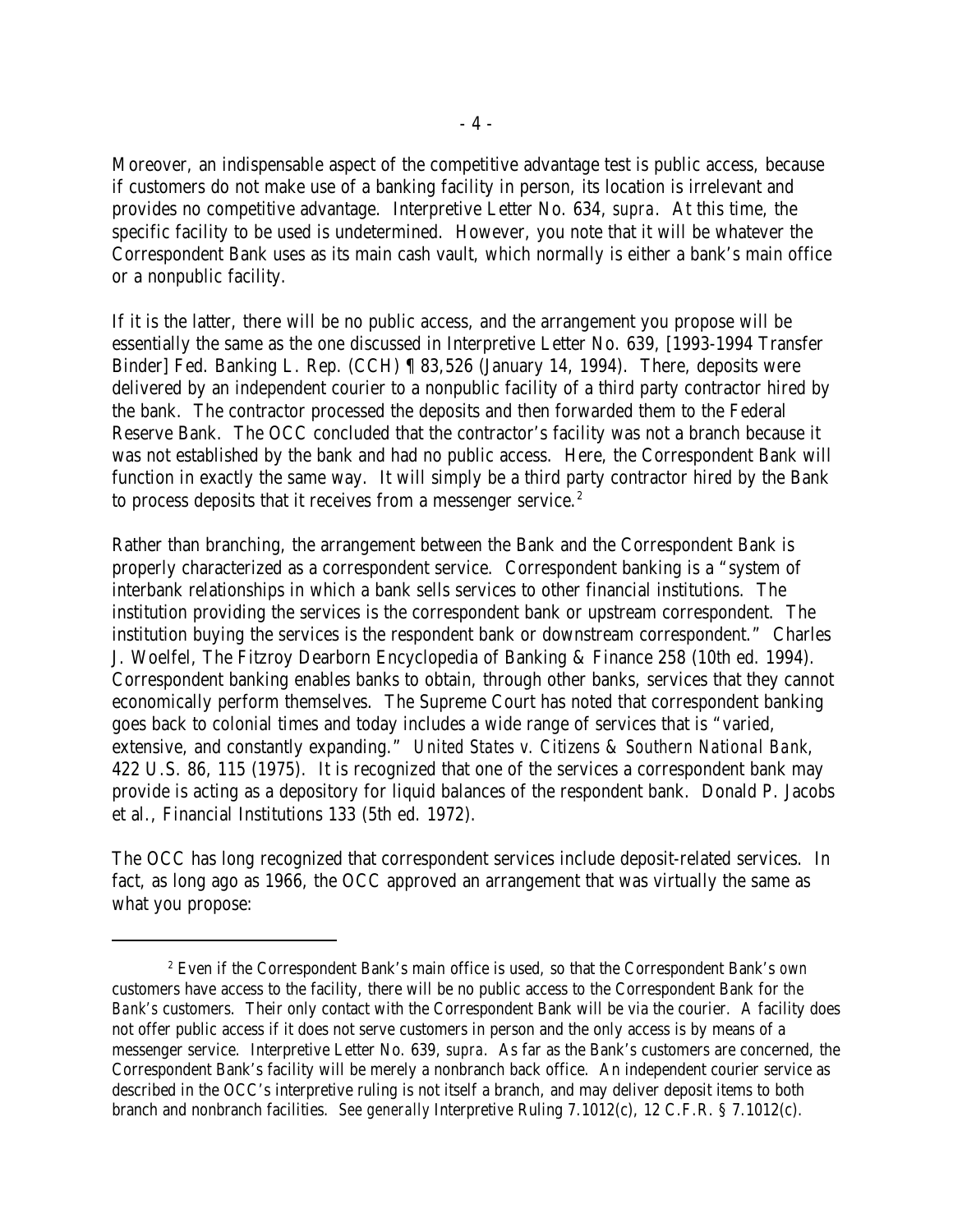Bank B has customers in Bank A's service area. Bank B opens a correspondent account in Bank A. Bank B's customers deposit their funds in Bank A to the account of Bank B. From time to time Bank B draws down its account in Bank A and deposits these funds to the accounts of its customers who had deposited the funds in Bank A . . . .

The transaction you describe is not an uncommon practice for correspondent banks . . . . It provides for the convenient movement of funds from one bank to another and is recognized as a service of correspondent banking. Transactions such as these are not prohibited by Federal statute or regulation nor do they constitute unauthorized branch banking . . . .

Letter of Robert L. Schwind, Regional Counsel, Sixth National Bank Region, January 10, 1966 (unpublished).

The arrangement you describe also closely resembles the correspondent service known as "facility" or "agent" banking. In facility banking, customers of one depository institution may perform deposit, withdrawal, and certain other transactions in person at another institution. We have concluded that this is a correspondent service, and the agent or correspondent bank is not a branch of the customer's bank. Interpretive Letter No. 610, [1992-1993 Transfer Binder] Fed. Banking L. Rep. (CCH)  $\parallel$  83,448 (October 8, 1992).<sup>3</sup> The only apparent difference between facility banking and your proposal is that the Bank's customers will not visit the Correspondent Bank in person.

I therefore conclude that the proposed arrangement between the Bank and the Correspondent Bank will be a correspondent service and will not constitute branch banking. This conclusion is based on the facts contained in your letter and subsequent telephone conversations. A material change in the facts could lead to a different conclusion.

I trust that this has been responsive to your inquiry. If you have further questions, please contact me at (202) 874-5300.

Sincerely,

<sup>&</sup>lt;sup>3</sup> Facility banking between affiliate institutions has since been authorized by statute. 12 U.S.C. § 1828(r).